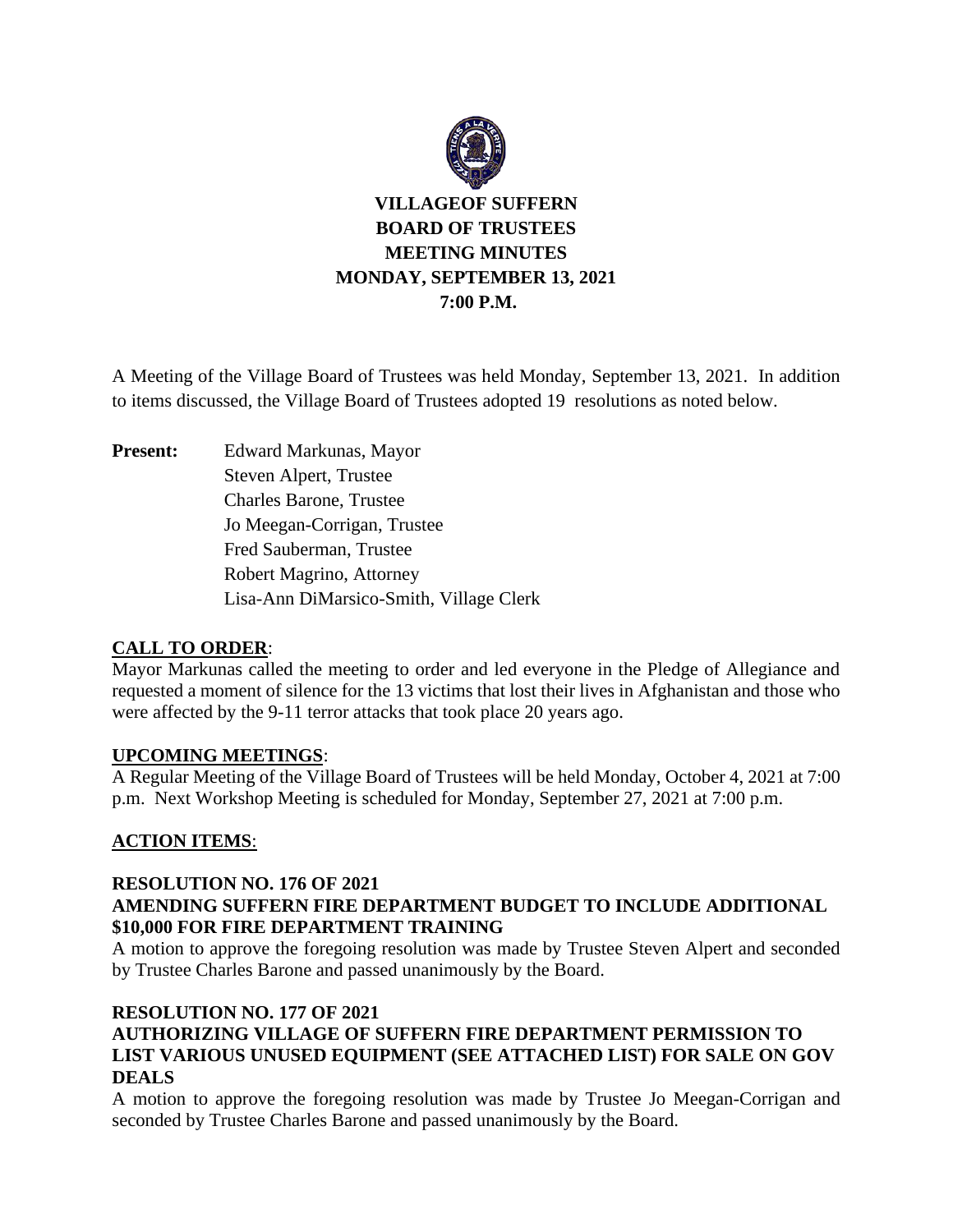### **RESOLUTION NO. 178 OF 2021**

# **AUTHORIZING \$130,000 OF ARPA21 FUNDS FOR TWO FIRE CHIEF VEHICLES**

A motion to approve the foregoing resolution was made by Trustee Steven Alpert and seconded by Trustee Fred Sauberman and passed unanimously by the Board.

# **RESOLUTION NO. 179 OF 2021**

# **AUTHORIZING VILLAGE OF SUFFERN POLICE DEPARTMENT PERMISSION TO SURPLUS THREE (3) VEHICLES**

A motion to approve the foregoing resolution was made by Trustee Jo Meegan-Corrigan and seconded by Trustee Charles Barone and passed unanimously by the Board.

# **RESOLUTION NO. 180 OF 2021 ACCEPTING THE RESIGNATION OF PARKING ENFORCEMENT OFFICER (PEO)**

A motion to approve the foregoing resolution was made by Trustee Fred Sauberman and seconded by Trustee Charles Barone and passed unanimously by the Board.

# **RESOLUTION NO. 181 OF 2021 AUTHORIZING LEGION FIREWORKS CO., INC. TO PURCHASE AND DISPLAY FIREWORKS FOR SUFFERN DAY TO BE HELD ON OCTOBER 2, 2021**

A motion to approve the foregoing resolution was made by Trustee Jo Meegan-Corrigan and seconded by Trustee Fred Sauberman and passed unanimously by the Board.

# **RESOLUTION NO. 182 OF 2021**

# **AUTHORIZING \$50,000 OF ARPA21 FUNDS FOR GARBAGE TRUCK WITH PLOW**

A motion to approve the foregoing resolution was made by Trustee Steven Alpert and seconded by Trustee Fred Sauberman and passed unanimously by the Board.

### **RESOLUTION NO. 183 OF 2021**

# **AUTHORIZATION FOR APPLICATION FOR PAYMENT NO. 3 FOR DEWBERRY ENGINEERS, 600 PARSIPPANY RD, PARSIPPANY, NJ 07054, FOR THE HARDENING OF WATER TREATMENT PLANT AND BACKUP POWER FOR CRITICAL FACILITIES PROJECTS IN THE AMOUNT OF \$11,704.10**

The foregoing resolution was made by Trustee Jo Meegan-Corrigan, seconded by Trustee Charles Barone, and passed unanimously by the Board.

# **RESOLUTION NO. 184 OF 2021**

# **AUTHORIZING PAYMENT NO. 6 TO COVINO AND SONS' CONSTRUCTION COMPANY FOR THE WAYNE AVENUE SIDEWALK PROJECT**

The foregoing resolution was made by Trustee Fred Sauberman, seconded by Trustee Jo Meegan-Corrigan, and passed unanimously by the Board.

# **RESOLUTION NO. 185 OF 2021**

# **AUTHORIZATION FOR APPLICATION FOR PAYMENT NO. 1 FOR MEHL ELECTRIC AND COMMUNICATION COMPANY FOR THE WWTP UPGRADE PROJECT – CONTRACT 1E IN THE AMOUNT OF \$7,125.00**

The foregoing resolution was made by Trustee Charles Barone, seconded by Trustee Fred Sauberman, and passed unanimously by the Board.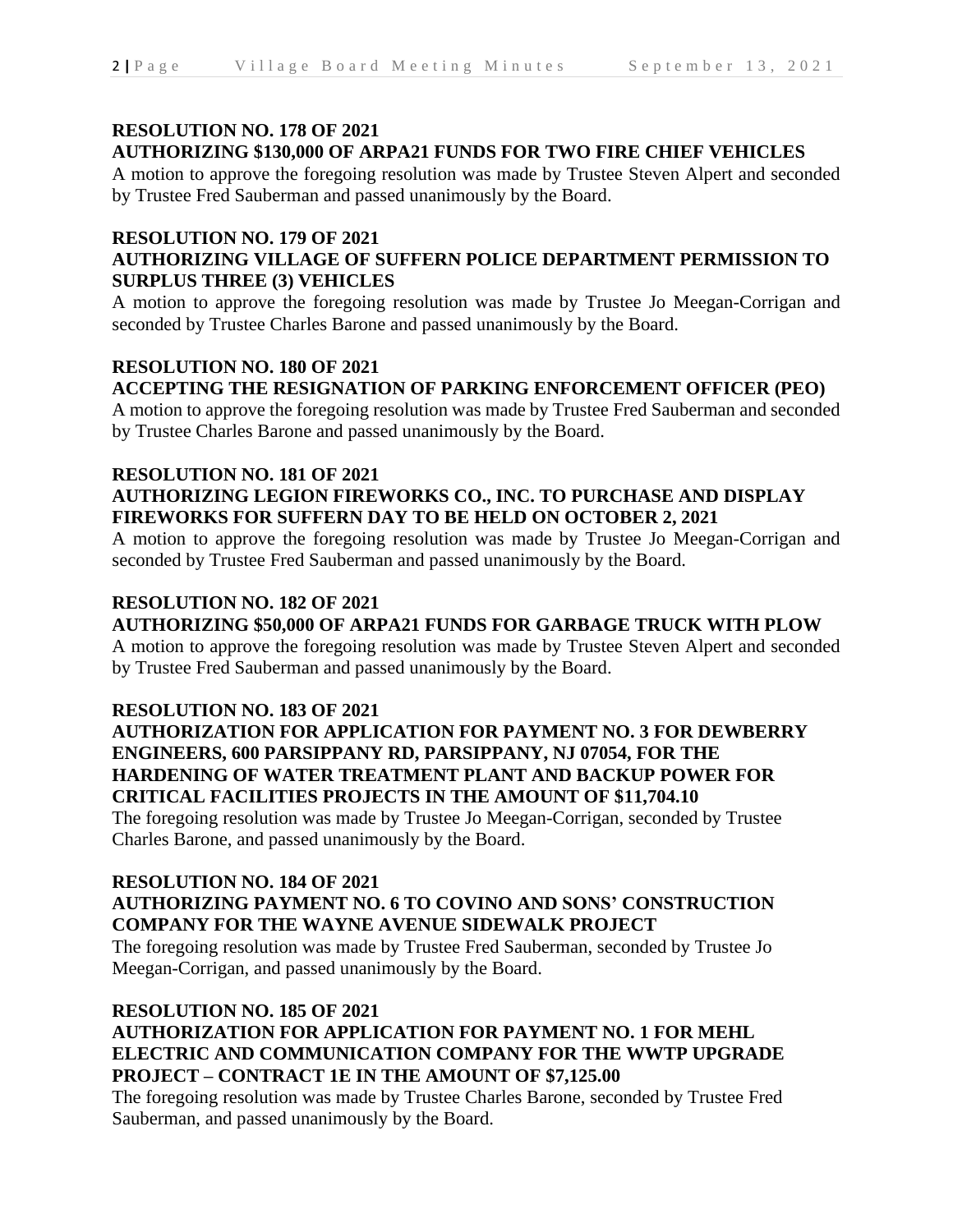#### **RESOLUTION NO. 186 OF 2021**

# **AUTHORIZING AMENDMENT NO. 4 TO THE DELAWARE ENGINEERING OWNER-ENGINEER AGREEMENT FOR CONSTRUCTION PHASE SERVICES FOR THE WWTP UPGRADE CONTRACT NO. 2 IN THE AMOUNT OF \$185,000.00 (COPY ATTACHED)**

A motion to approve the foregoing resolution was made by Trustee Jo Meegan-Corrigan and seconded by Trustee Charles Barone and passed unanimously the Board.

#### **RESOLUTION NO. 187 OF 2021**

# **AUTHORIZING MR. MICHAEL AGUSTIN TO ATTEND CLASSES FOR WATER OPERATOR GRADE "D" CERTIFICATION TRAINING, OCTOBER 18-22, 2021 IN CORTLAND, NY.**

A motion to approve the foregoing resolution was made by Trustee Jo Meegan-Corrigan and seconded by Trustee Charles Barone and passed unanimously by the Board.

# **RESOLUTION NO. 188 OF 2021**

### **AWARD THREE-YEAR AGREEMENT TO JCO INC. ENVIRONMENTAL SERVICES FOR OPERATIONAL SUPPORT TO THE WASTE WATER TREATMENT PLANT**

A motion to approve the foregoing resolution was made by Trustee Charles Barone and seconded by Trustee Jo Meegan-Corrigan and passed unanimously by the Board.

### **RESOLUTION NO. 189 OF 2021**

### **AUTHORIZING THE FILMING OF A SHORT FILM BY KDB PRODUCTIONS, LLC**

A motion to approve the foregoing resolution was made by Trustee Steven Alpert and seconded by Trustee Charles Barone and passed unanimously by the Board.

#### **RESOLUTION NO. 190 OF 2021 SOCIAL MEDIA POLICY**

A motion to approve the foregoing resolution was made by Trustee Steven Alpert and seconded by Trustee Charles Barone. After discussion the Board was polled and ruled in favor 3-2. The motion was declared passed.

AYES: Trustee Alpert, Barone, Meegan-Corrigan

 NOES: Trustee Sauberman – Concerned with Duplication Mayor Markunas – No Current Policy in place and cannot create policy via resolution

#### **RESOLUTION NO. 191 OF 2021**

# **APPROVAL OF MINUTES -BOARD OF TRUSTEES SPECIAL MEETING OF AUGUST 9, 2021**

A motion to approve the foregoing resolution was made by Trustee Charles Barone and seconded by Trustee Alpert and passed unanimously by the Board.

#### **RESOLUTION NO. 192 OF 2021**

### **APPROVAL OF MINUTES - BOARD OF TRUSTEES MEETING OF AUGUST 9, 2021**

A motion to approve the foregoing resolution was made by Trustee Sauberman and seconded by Trustee Jo Meegan-Corrigan and passed unanimously by the Board.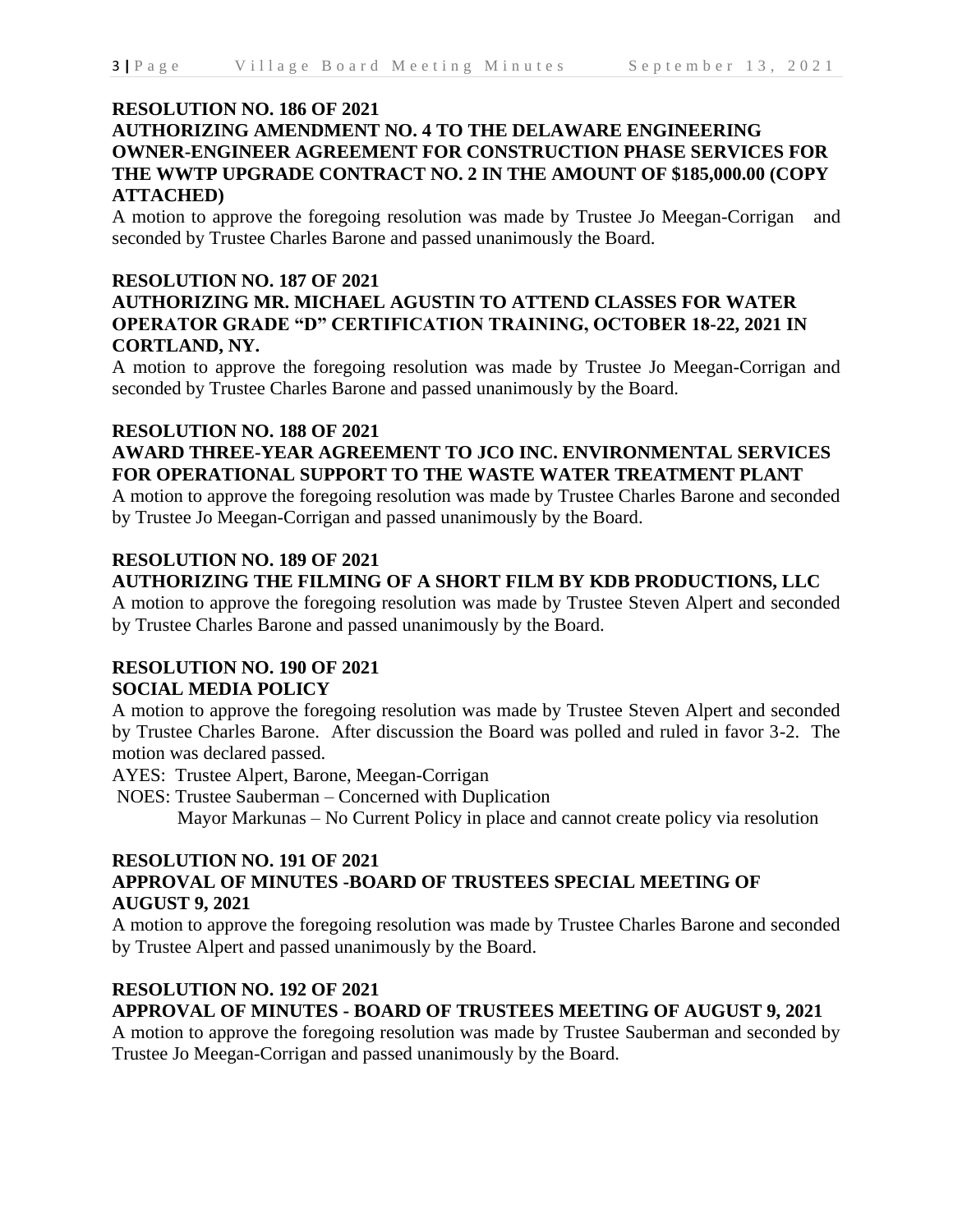### **RESOLUTION NO. 193 OF 2021 AUTHORIZING AMERICAN NEEDS FATIMA ROSARY RALLY TO BE HELD OCTOBER 16, 2021 AT AVON PARK**

A motion to approve the foregoing resolution was made by Trustee Jo Meegan-Corrigan and seconded by Trustee Charles Barone. All were in favor and the motion passed unanimously by the Board.

#### **RESOLUTION NO. 194 OF 2021**

# **APPROVING THE SUFFERN CHAMBER OF COMMERCE EVENT PERMIT APPLICATION TO HOLD THE ANNUAL CRAWLOWEEN BAR CRAWL FRIDAY, OCTOBER 29, 2021**

A motion to approve the foregoing resolution was made by Trustee Steven Alpert and seconded by Trustee Jo Meegan-Corrigan and passed unanimously by the Board.

### **PRESENTATIONS & AWARDS:**

#### **AWARDS**

The **Andrew C. Haggerty Award** was presented to Catie Vernola

The **Rockland County Municipal Planning Federation** recognized two Suffern Planning Board Members for completing their annual recertification requirements – Daniel and Timothy McInerney

#### **PRESENTATION**

**Suffern Logistics** – Provided an overview of the recently purchased property previously know as Novartis. Tree Top Companies a developer purchased the property on July 17, 2021 thru a private bankruptcy sale. The proposed site will be developed for a large distribution center. A concept plan is tentatively scheduled to be presented to the Planning Board on September 22, 2021. A formal application will be presented sometime this year. Project will take approximately  $12 - 18$ months. Current rendering of proposed site does not require any variances, nor will it affect any residential roadway. This project will create construction jobs as well as full time jobs upon completion.

### **DEPARTMENTAL UPDATES:**

Department Heads provided verbal updates as outline below:

### **FIRE DEPARTMENT**

- Update New Fire Truck is currently scheduled for delivery end of October early November
- Tabled Sale of the 1992 American LaFrance Firetruck
- **RESOLUTIONS** Noted above

#### **POLICE DEPARTMENT**

- Update Provided stats on the number of service calls
- Suffern Police Internship through RCC Intern to start Monday Ava Smith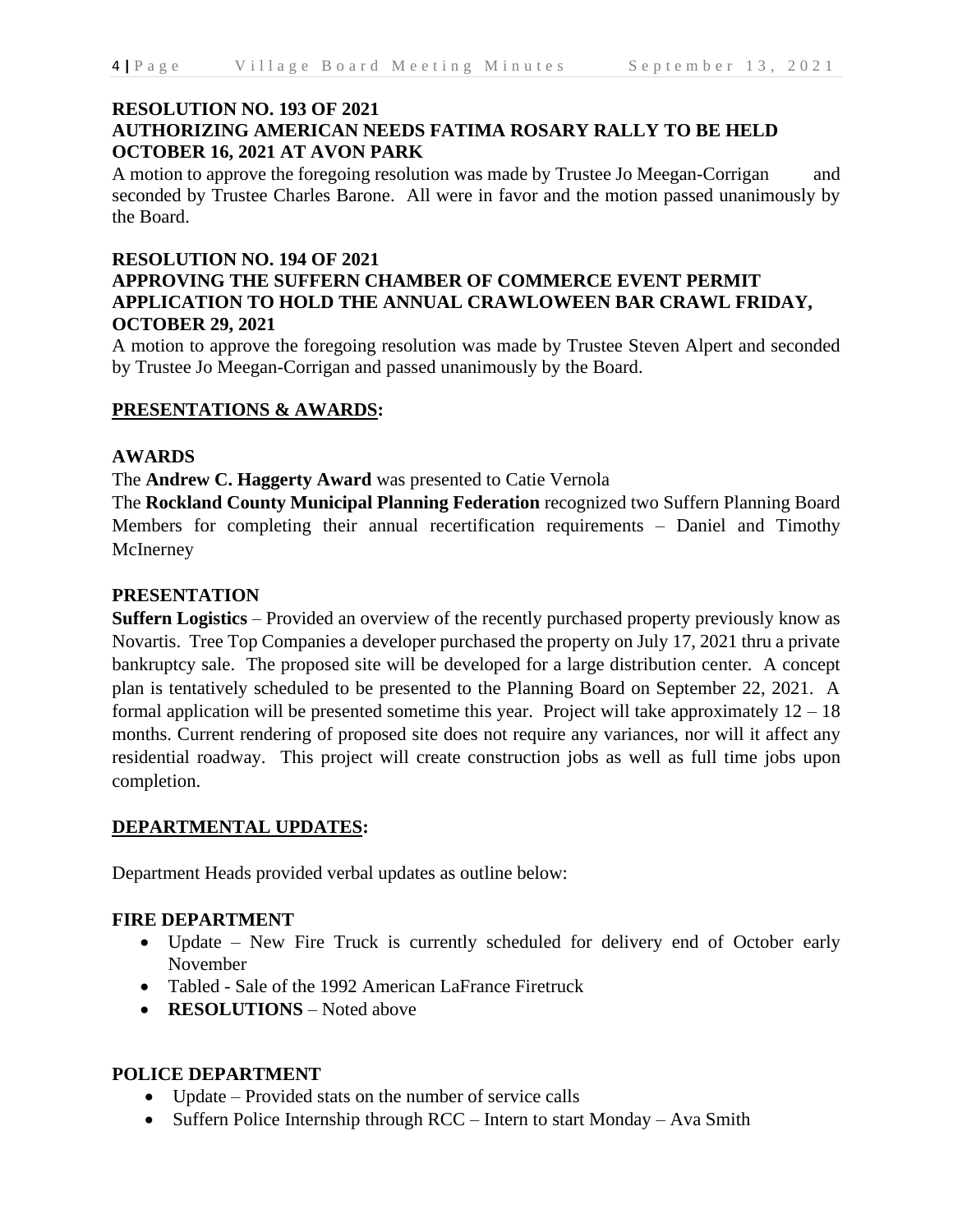- LPR'S (license plate readers) Sheriff Falco received a grant and will replace 2 of the 3 needed units for the Suffern Police Department
- Police Department acquiring and implementing the "Bola Wrap" system a device that wraps suspect from a safe distance without force. Currently 2 Police Officers were trained as instructors. Village Attorney will work with Chief to establish a policy.
- Police Vehicle Dash Cameras and Body Cameras The system that was previously purchased is not meeting the current needs of the department. After contacting company, they will refund 100% to enable department to purchase a new system provided by Packsys which is less expensive than the previously purchased system. It is a one-time cost with no recurring storage fees.
- Executive Session requested to discuss Personnel and Litigation.
- **RESOLUTIONS** Noted above

# **CULTURE AND RECREATION**

- Provided updates on the events that will be approaching within the next few weeks in the Village. Please visit Suffernny.gov for more information.
- **RESOLUTIONS** Noted above

# **GRANT PROGRAM**

- Provided update on the Wayne Avenue Sidewalk project. Project is 90% completed.
- **RESOLUTIONS** Noted above

# **PUBLIC PARTICIPATION**

Numerous residents commented**.**

# **DEPARTMENT OF PUBLIC WORKS**

- Provided numerous updates on the projects that the Public Works Department is undertaking within the Village.
- Resolution Tabled Modify 2022 WWTP Operations budget to reflect adjusted operational support amount and include salary for a Maintenance Helper position, subject to Treasurer review
- **RESOLUTIONS** Noted above

# **TREASURER**

- Provided update on status of the Arpa21 funds
- The Village's Annual Financial Report was filed with the state and will be available on the website for review; the auditors will be onsite next week.

# **ATTORNEY**:

- Discussed updating film permit fees at workshop
- **RESOLUTIONS** Noted above
- Lafayette Theater Noise Permit Application awaiting formal application